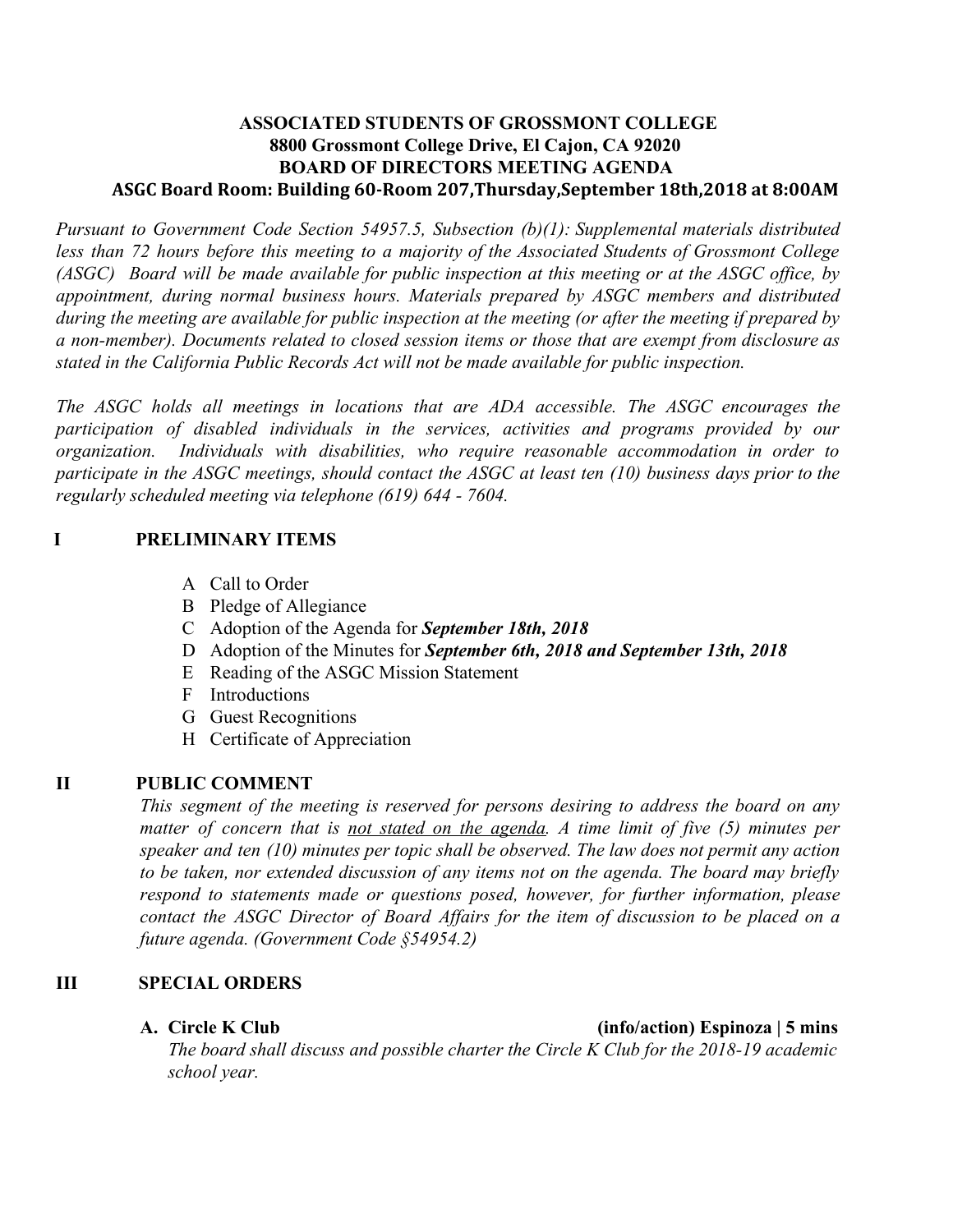### **IV UNFINISHED BUSINESS**

#### **V NEW BUSINESS**

- **A. 2015 Memorandum of Understanding (info) Bianchi | 10 mins** *The board shall discuss and hear a presentation from Irene Bauza about the 2015 Memorandum of Understanding wherein Grossmont College agreed to "provide ASGC funding for hourly student workers at the Activities Window.*
- **B. Approval of Board Member: Aurora Collins (info/action) Bianchi | 5 mins** *The board shall discuss and possibly approve Aurora Collins as a Board Member.*
- **C. Approval of Board Member: Jonathan Zamora (info/action) Bianchi | 5 mins** *The board shall discuss and possibly approve Jonathan Zamora as a Board Member.*
- **D. Governance and Decision-Making Handbook Reading (info) Bianchi | 10 mins** *The board shall discuss and read the Governance and Decision-Making Handbook for the 2nd time.*
- **E. Resetting ASGC Lockers (info/action) Espinoza | 5 mins** *The board shall discuss and possibly approve ASGC to reset the combinations for the ASGC Lockers.*

#### **VI STUDENT REPRESENTATION FEE**

**A. Poster Room Ink (info/action) Espinoza | 5 mins** *The board shall discuss and possibly approve up to \$100 for shipping and taxes for Poster Room ink supplies.*

#### **VII REPORTS (2 min each Member)**

- A Director of Website Development
- B Director of Publicity (Vacant)
- C Director of Campus Activities (Vacant)
- D Director of Board Affairs (Vacant)
- E Director of Student Legislation
- F Board Members
- G Vice President of Finance
- H Executive Vice President
- I Student Trustee
- J Advisor
- K President

#### **VIII INFORMAL DISCUSSION**